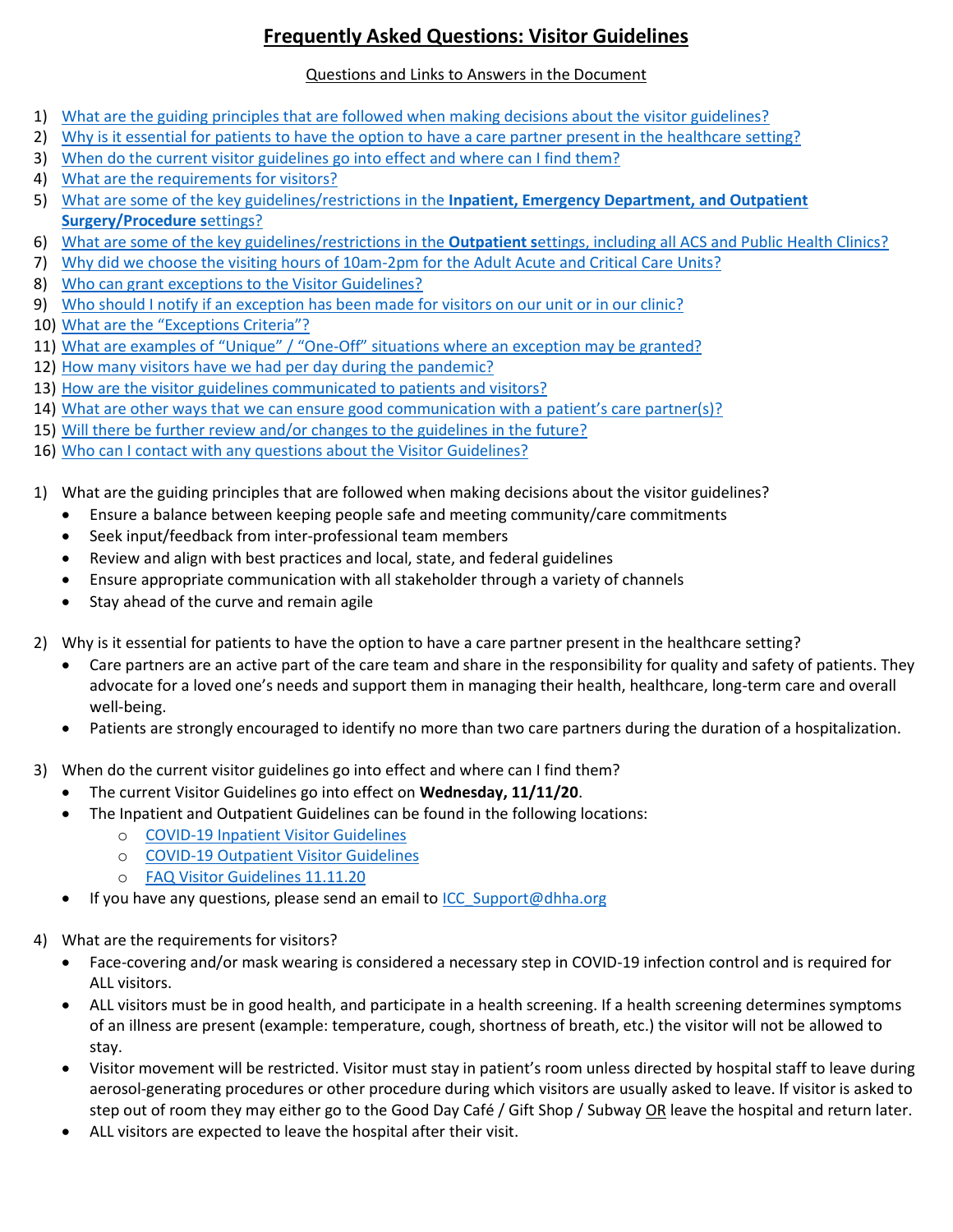- <span id="page-1-0"></span>5) What are some of the key guidelines/restrictions in the **Inpatient, Emergency Department, and Outpatient Surgery/Procedure s**ettings?
	- ONE (1) visitor per day is allowed for:
		- o **Non-COVID patients from 10:00 am – 2:00 pm in our Adult Acute Care and Critical Care Units**
		- o **Adult Inpatient Behavioral Health patients** (Standard visitor hours/guidelines apply in these units)
	- ONE (1) partner or family member is allowed for **OB Screening patients**
	- TWO (2) partner or family members are allowed for **Labor and Delivery / Mom-Baby patients**
	- TWO (2) adult visitors (Parent or Legal Guardian) are allowed for all **Admitted Minor Patients (Under 18 Years Old)**
	- Designated Responsible Person (DRP) is strongly encouraged to not enter the building for **Outpatient Surgery/Procedure** (If an exception consideration is needed for a DRP, contact PACU/Pre-OP Reception Area to discuss (x2-1021))
	- No visitors are allowed for the following Adult Patients (*except on a case-by-case basis in accordance with the "Exception Criteria"*):
		- o **COVID patients**
		- o **Emergency Department** (Adult ED, AUCC, Winter Park Medical Center)
- 6) What are some of the key guidelines/restrictions in the **Outpatient s**ettings, including all ACS and Public Health Clinics?
	- Different clinics/buildings have different space available for accommodating patients and visitors. In an effort to create some consistency across a large system and reduce confusion for patients the outpatient guidelines are arranged by location.
	- No visitors are allowed for **Adult Patients at any of the following locations** (*except on a case-by-case basis in accordance with the "Exception Criteria"*)**:** 
		- o **Pavilion A (Radiology, Lab, Cardiology/Heart Health Center)**
		- o **Pavilion B (Orthopedics, PT / OT)**
		- o **Pavilions D / E (Entire Davis Building)**
		- o **Pavilion H (Center for Occupational Safety and Health (COSH), All Public Health Clinics)**
		- o **Pavilion K (Behavioral Health – Adult Outpatient)**
	- NO ADULT Visitors but up to TWO (2) children may be allowed to enter with a single parent for appointments in the **Pav C Women's Care Clinic.**
	- ONE (1) Adult Visitor OR up to TWO (2) children may be allowed to enter with a single parent for **Adult patients** in the following **FQHC Locations**:
		- o **Pavilion G (Entire Webb Building)**
		- o Downtown Urgent Care Clinic
		- o Eastside Family Health Center
		- o La Casa-Quigg Newton Family Health Center
		- o Lowry Family Health Center
		- o Montbello Family Health Center
		- o Park Hill Family Health Center
		- o School-Based Health Centers
		- o Sloan's Lake Primary Care Center
		- o Southwest Family Health Center and Urgent Care
		- o Westside Family Health Center
		- o Westwood Family Health Center
	- TWO (2) Adult Visitors (Parent or Legal Guardian) are allowed for **all pediatric appointments up to 9 weeks old or 2 month visit**.
	- ONE (1) Adult Visitor (Parent or Legal Guardian) is allowed for **all pediatric appointments after 9 weeks old or 2 month visit**.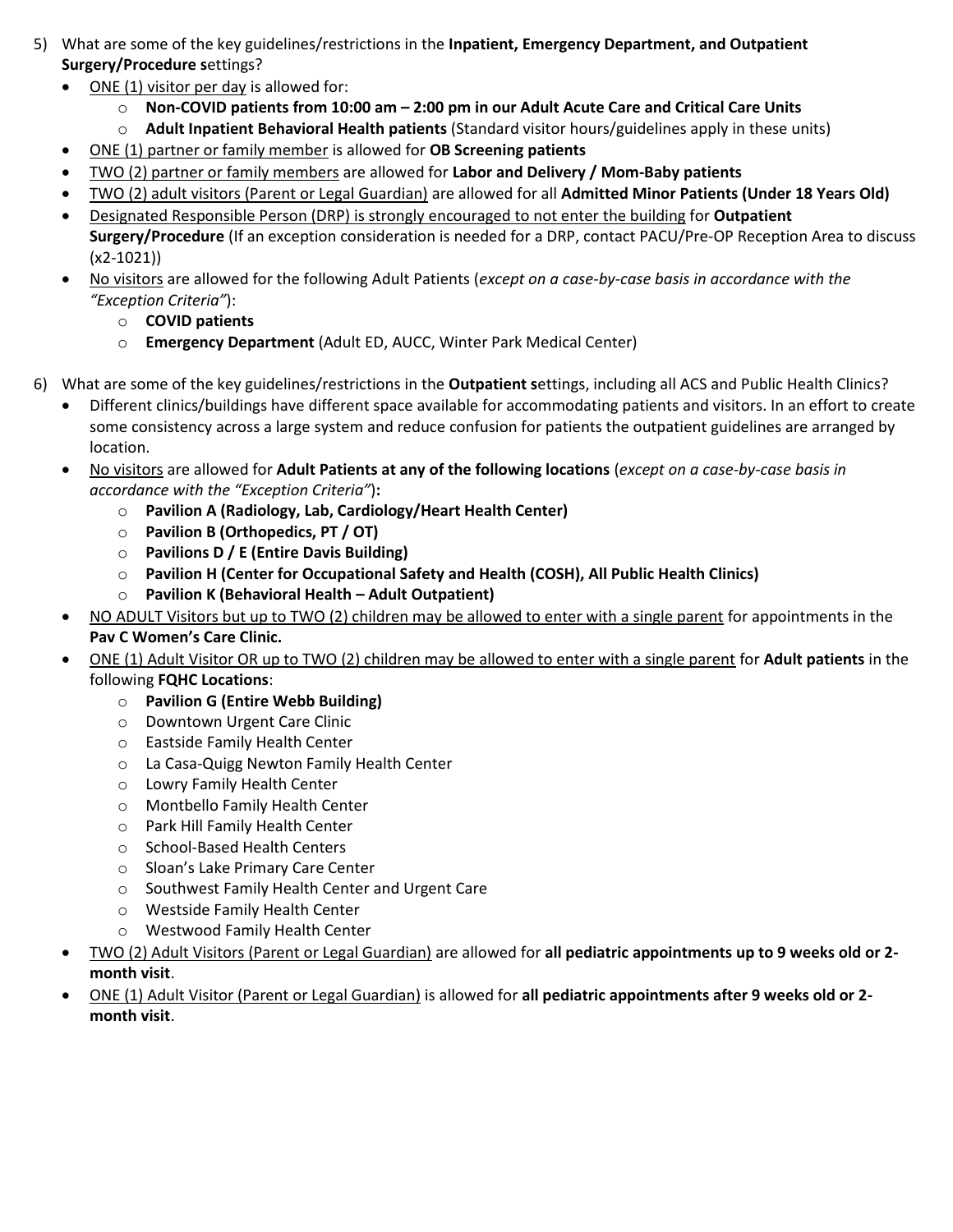- <span id="page-2-0"></span>7) Why did we choose the visiting hours of 10am-2pm for the Adult Acute and Critical Care Units?
	- This was a decision made with guidance and input from our Clinical Care Teams.
	- While we recognize that a later time block may be more accessible for care partners (i.e. after work hours), the input we received from care teams is that the 10am-2pm time would allow for better partnership and communication. For example, during this time, physician rounds are more likely to occur and discharge planning is taking place. Care Partners who are present during this time will be able to participate in these activities, ask questions, and advocate for their loved ones.
	- Given the potential issues with accessibility of these hours, it will be important to utilize a variety of communication tools to proactively communicate with those who may not be able to visit during the new designated hours (See FAQ #14 below with ideas/suggestions for other tools to use).
	- Care teams should also feel empowered to make limited case-by-case exceptions to hours (See FAQ #s 8-11 for more information on the exception process).
- <span id="page-2-1"></span>8) Who can grant exceptions to the Visitor Guidelines?
	- Exceptions to the visitor allowances should ONLY be granted by the clinical team (MDs, RNs, Care Management, etc.) on the unit or in the clinic.
	- Examples of exceptions that a clinical team can grant include: allowing more than the standard number of visitors for a patient and allowing visitors outside of designated visitor hours
- <span id="page-2-2"></span>9) Who should I notify if an exception has been made for visitors on our unit or in our clinic?
	- Any exceptions granted by the clinical team should be communicated in advance to the screener station where your unit or clinic is located.
	- If an exception is being granted in any Pav A, B, or C locations, please notify the Patient Information Team by:
		- o Calling them at 303-602-2143 (x2-1243) with the information.
		- o Sending documentation of the exception(s) granted
		- o The Patient Information Team will then relay the exception information to the screeners at Pav A and/or Pav C.
- <span id="page-2-3"></span>10) What are the "Exceptions Criteria"?
	- The following "Exception Criteria" should be used when determining exceptions:
		- o **Individuals with disabilities who require in-person supports (COVID and Non-COVID):** ONE (1) assistance person MUST be allowed for patients who:
			- Are deaf, blind, and/or deafblind;
			- **EXEC** Cannot rely on speech to communicate;
			- Have mobility impairments;
			- Have psychosocial, intellectual, developmental, or cognitive disabilities (including those who have a history or record of such an impairment, or a person who is perceived by others as having such an impairment); and/or
			- Rely on in-person supports for orientation, emotional support and anxiety management, and assistance with making decisions
			- o **End of Life / Comfort Care / Critical Illness or Injury Patient (Non-COVID Only):** Decisions regarding up to TWO (2) visitors will be made on a case-by-case basis and communicated to Screeners by following the *Decision-Making Process for Visitors of Critical Illness/Injury, Comfort Care, and/or End-of-Life Patients*.
			- o **Visitors under 18:** ONE (1) visitor under the age of 18 is allowed ONLY in the following circumstances:
				- They are the parent of a child who is a patient
				- **They are the partner of a woman in labor**
				- They are with a single parent who has another minor who is a patient
			- o **Post-Partum Appointments:** Mothers are allowed with Infant (but no other children)
			- o **Legal Situations Category:** People who must exercise power of attorney or court-appointed guardianship for a patient are allowed.
			- o **Governmental Functions Category:** Any visitor performing official governmental functions will be allowed (e.g. Regulatory Agencies, etc.)
			- o **"Unique"/"One-Off" Situations:** Decisions regarding ONE (1) visitor for "Unique" and/or "One-Off" situations will be made on case-by-case basis at Provider/Care Team discretion and communicated to screeners. (See below for examples of these types of exceptions)